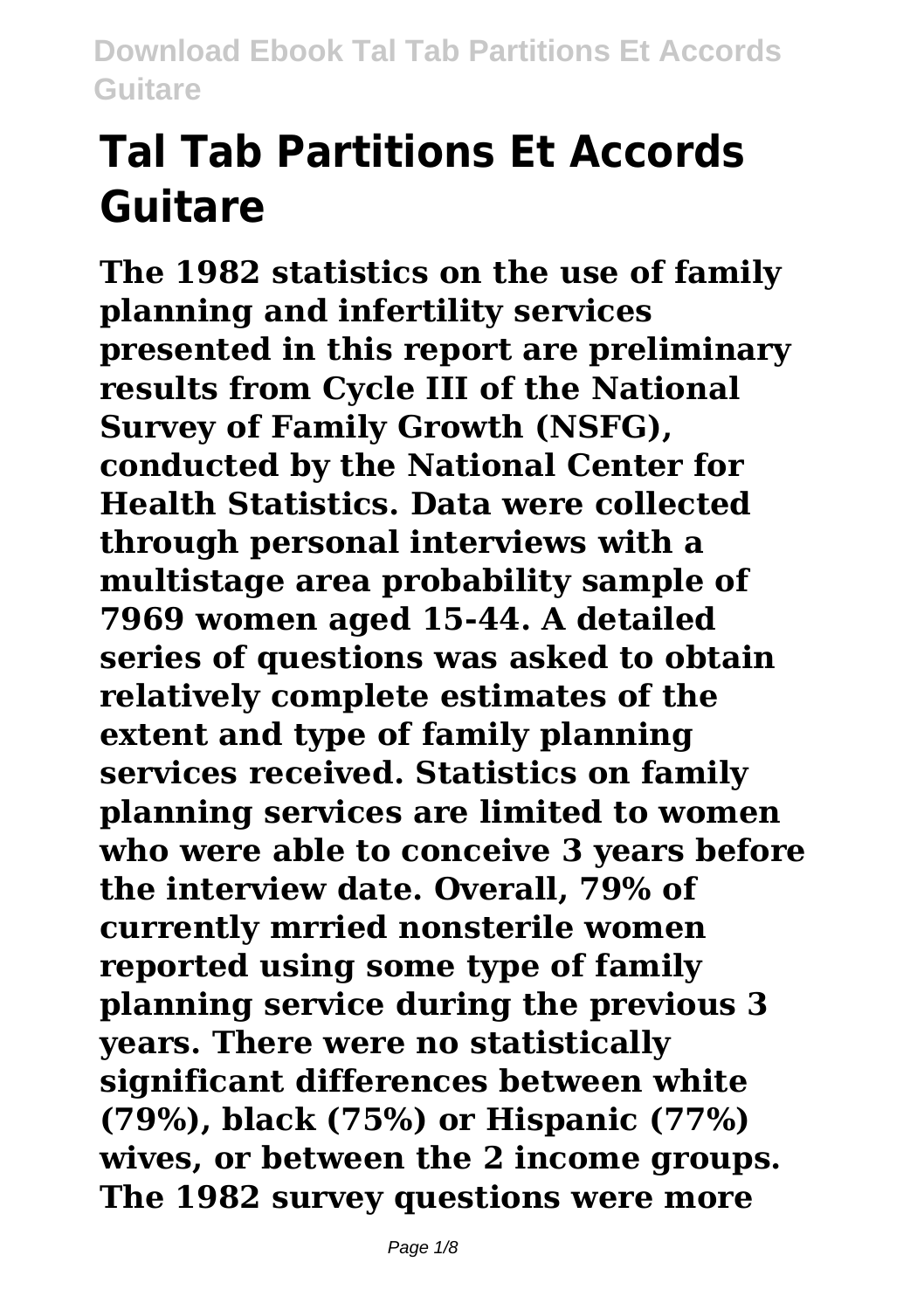**comprehensive than those of earlier cycles of the survey. The annual rate of visits for family planning services in 1982 was 1077 visits /1000 women. Teenagers had the highest annual visit rate (1581/1000) of any age group for all sources of family planning services combined. Visit rates declined sharply with age from 1447 at ages 15-24 to 479 at ages 35-44. Similar declines with age also were found in the visit rates for white and black women separately. Nevertheless, the annual visit rate for black women (1334/1000) was significantly higher than that for white women (1033). The highest overall visit rate was for black women 15-19 years of age (1867/1000). Nearly 2/3 of all family planning visits were to private medical sources. Teenagers of all races had higher family planning service visit rates to clinics than to private medical sources, as did black women age 15-24. White women age 20 and older had higher visit rates to private medical services than to clinics. Never married women had higher visit rates to clinics than currently or formerly married women. Data were also collected in 1982** Page  $2/8$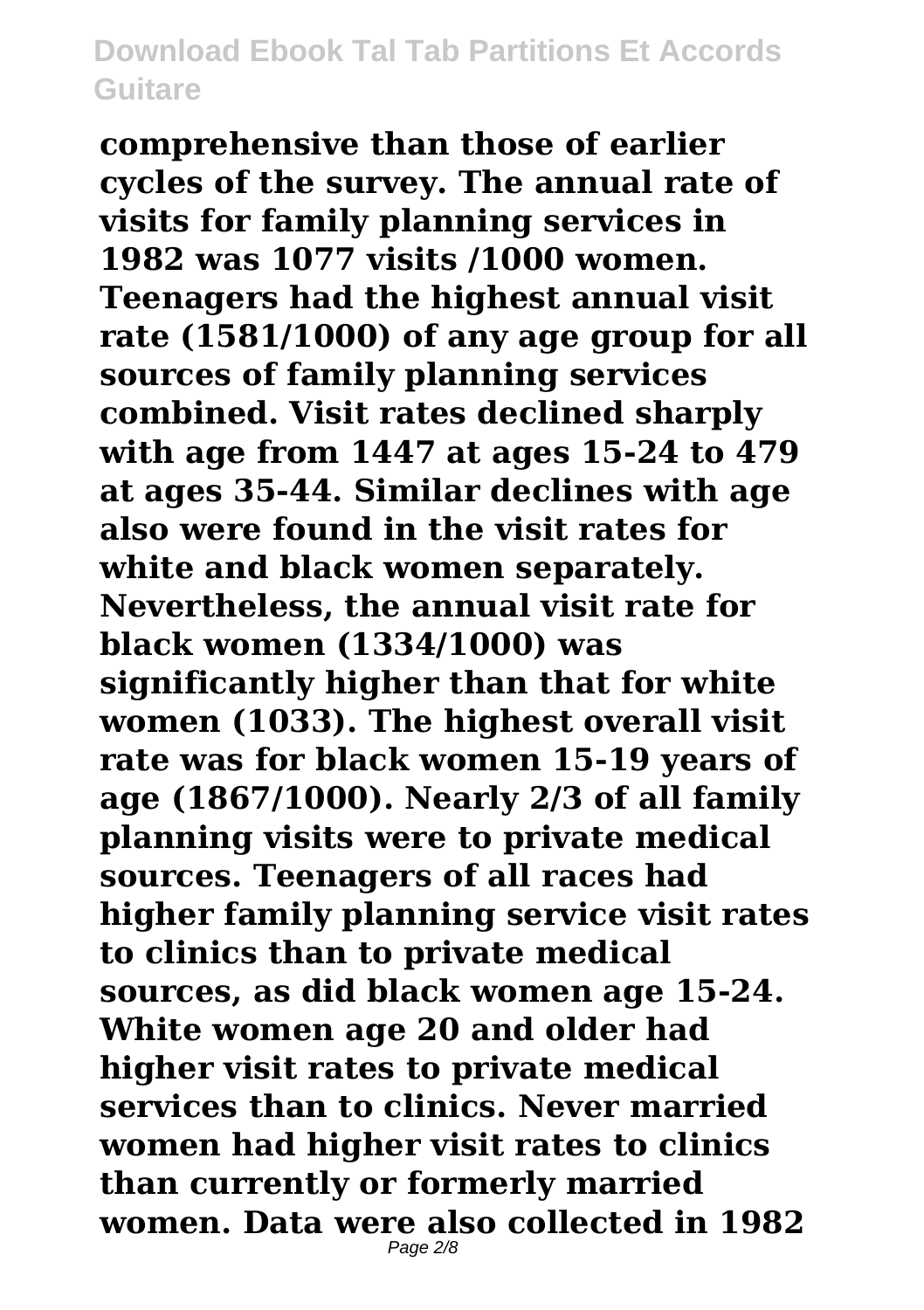**on use of medical services for infertility by women who had difficulty in conceiving or carrying a pregnancy to term. About 1 million ever married women had 1 or more infertility visits in the 12 months before the interview. During the 3 years before interview, about 1.9 million women had infertility visits. For all ever married women, as well as for white and black women separately, infertility services were more likely to be secured from private medical sources than from clinics. The survey design, reliability of the estimates and the terms used are explained in the technical notes.**

**Chambers's Edinburgh Journal Energy Research Abstracts A Dictionary of the English Language Library Journal Popular Science**

## **Acid Precipitation**

*In an age where the amount of data collected from brain imaging is increasing constantly, it is of critical importance to analyse those data within an accepted framework to ensure proper integration and comparison of the information collected. This book describes the ideas and procedures that underlie the analysis of signals produced by the brain. The aim is to understand how the*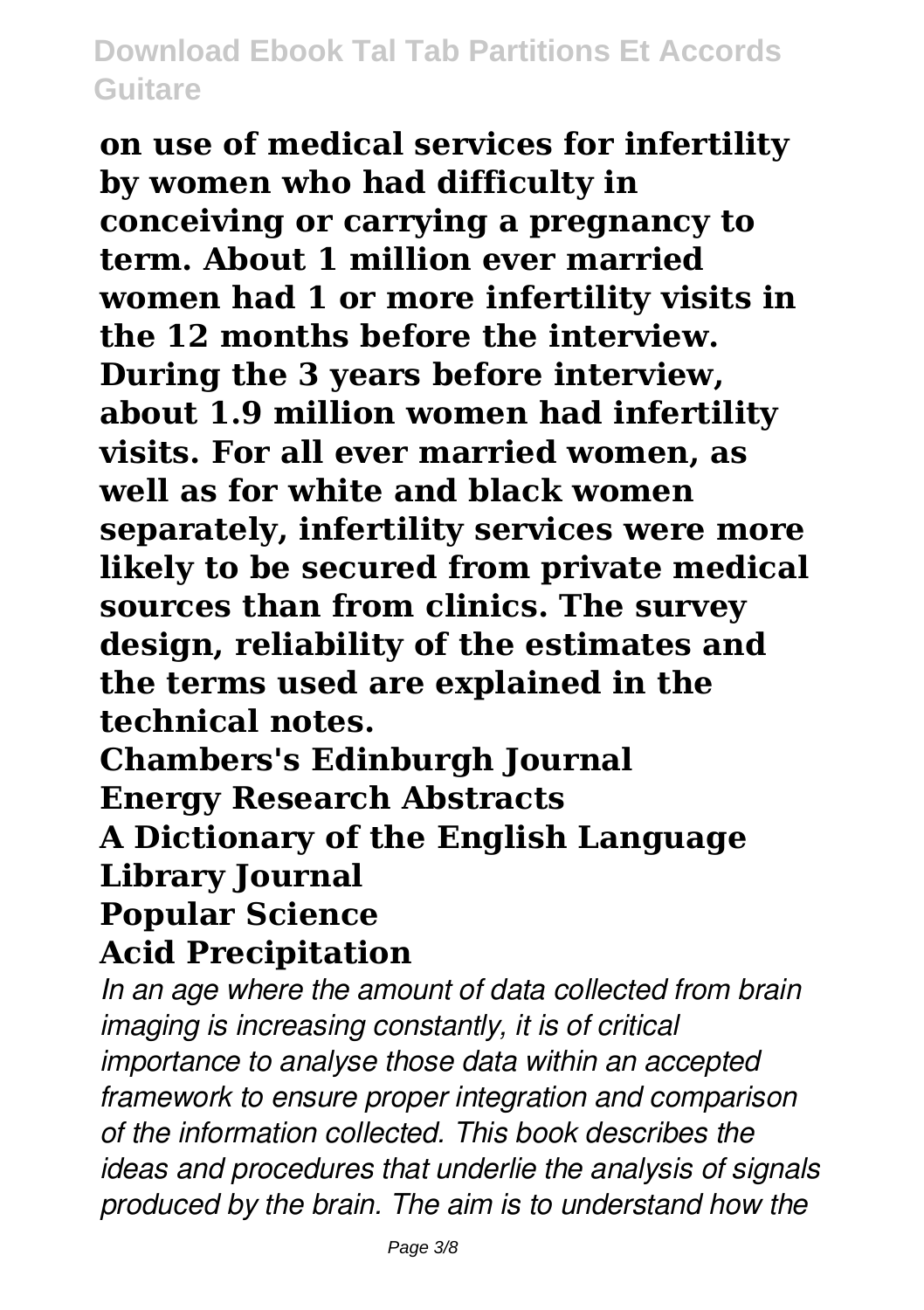*brain works, in terms of its functional architecture and dynamics. This book provides the background and methodology for the analysis of all types of brain imaging data, from functional magnetic resonance imaging to magnetoencephalography. Critically, Statistical Parametric Mapping provides a widely accepted conceptual framework which allows treatment of all these different modalities. This rests on an understanding of the brain's functional anatomy and the way that measured signals are caused experimentally. The book takes the reader from the basic concepts underlying the analysis of neuroimaging data to cutting edge approaches that would be difficult to find in any other source. Critically, the material is presented in an incremental way so that the reader can understand the precedents for each new development. This book will be particularly useful to neuroscientists engaged in any form of brain mapping; who have to contend with the real-world problems of data analysis and understanding the techniques they are using. It is primarily a scientific treatment and a didactic introduction to the analysis of brain imaging data. It can be used as both a textbook for students and scientists starting to use the techniques, as well as a reference for practicing neuroscientists. The book also serves as a companion to the software packages that have been developed for brain imaging data analysis. An essential reference and companion for users of the SPM software Provides a complete description of the concepts and procedures entailed by the analysis of brain images Offers full didactic treatment of the basic mathematics behind the analysis of brain imaging data Stands as a*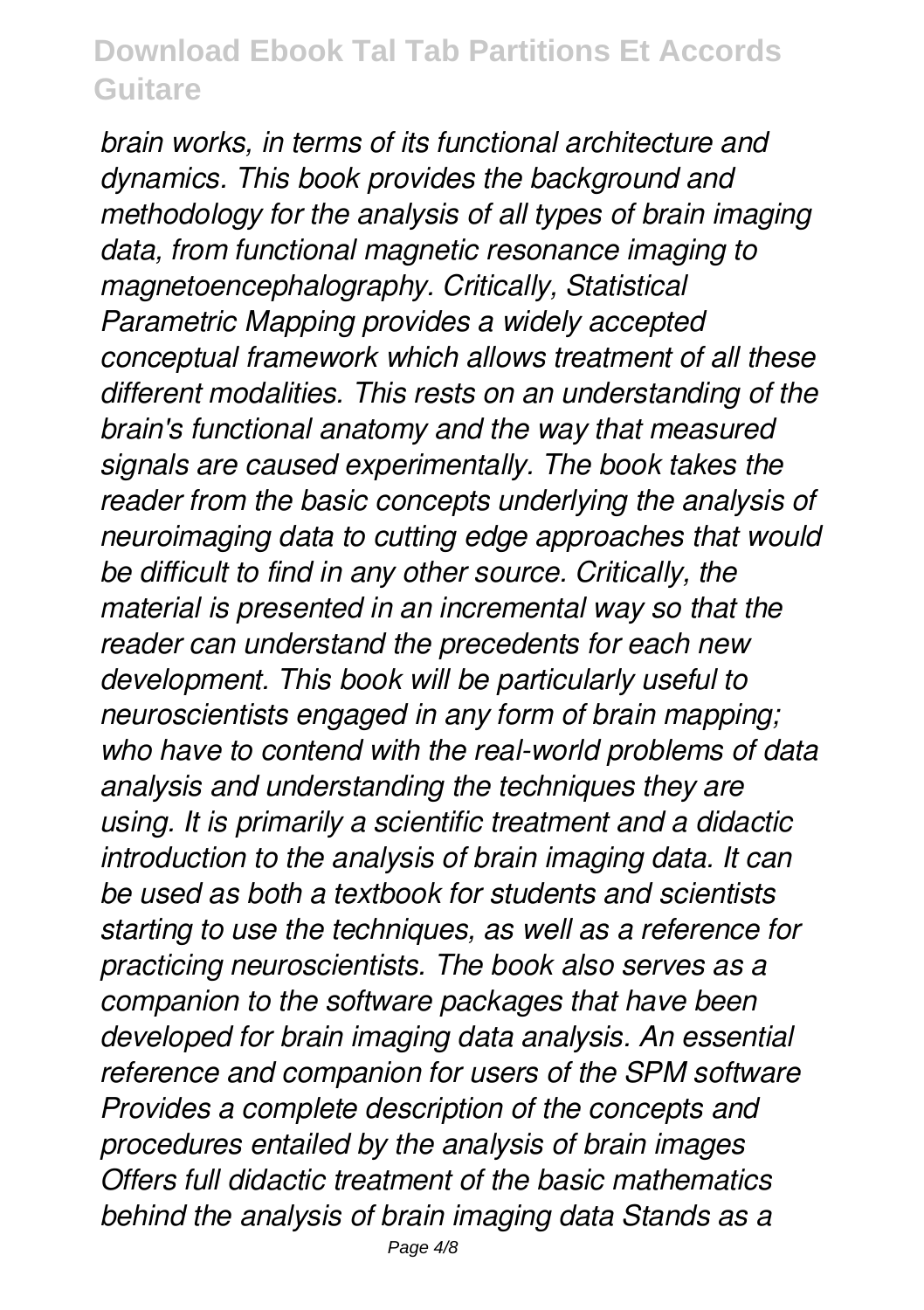*compendium of all the advances in neuroimaging data analysis over the past decade Adopts an easy to understand and incremental approach that takes the reader from basic statistics to state of the art approaches such as Variational Bayes Structured treatment of data analysis issues that links different modalities and models Includes a series of appendices and tutorial-style chapters that makes even the most sophisticated approaches accessible*

*¬The Building news and engineering journal Dictionary of Occupational Titles Revue et gazette musicale de Paris*

*War, Escape and the Emergence of the Palestinian Refugee Problem*

*A New English-Spanish and Spanish-English Dictionary... Journal of the Sedimentological Society of Egypt* This book attempts to integrate present controversies concerning the development of the Jewish-Palestinian war from December 1947 to mid-May 1948 and the consecutive Israeli-Arab war.

Rockin' Elvis

The Learned and Authentic Jewish Historian and Celebrated Warrior. ... Translated from the Original Greek Language and Diligently Revised and Compared with the Writings of Coinitemporary Authors ... to which is Added Various Useful Indexes ... Also a Contribution of the History of the Jews from Josephus Down to the Present Time ...

The Athenæum

**Patents** 

Proceedings of the Fifteenth International Joint Conference on Artificial Intelligence, Nagoya, Japan, August 23-29, 1997 Packing and Shipping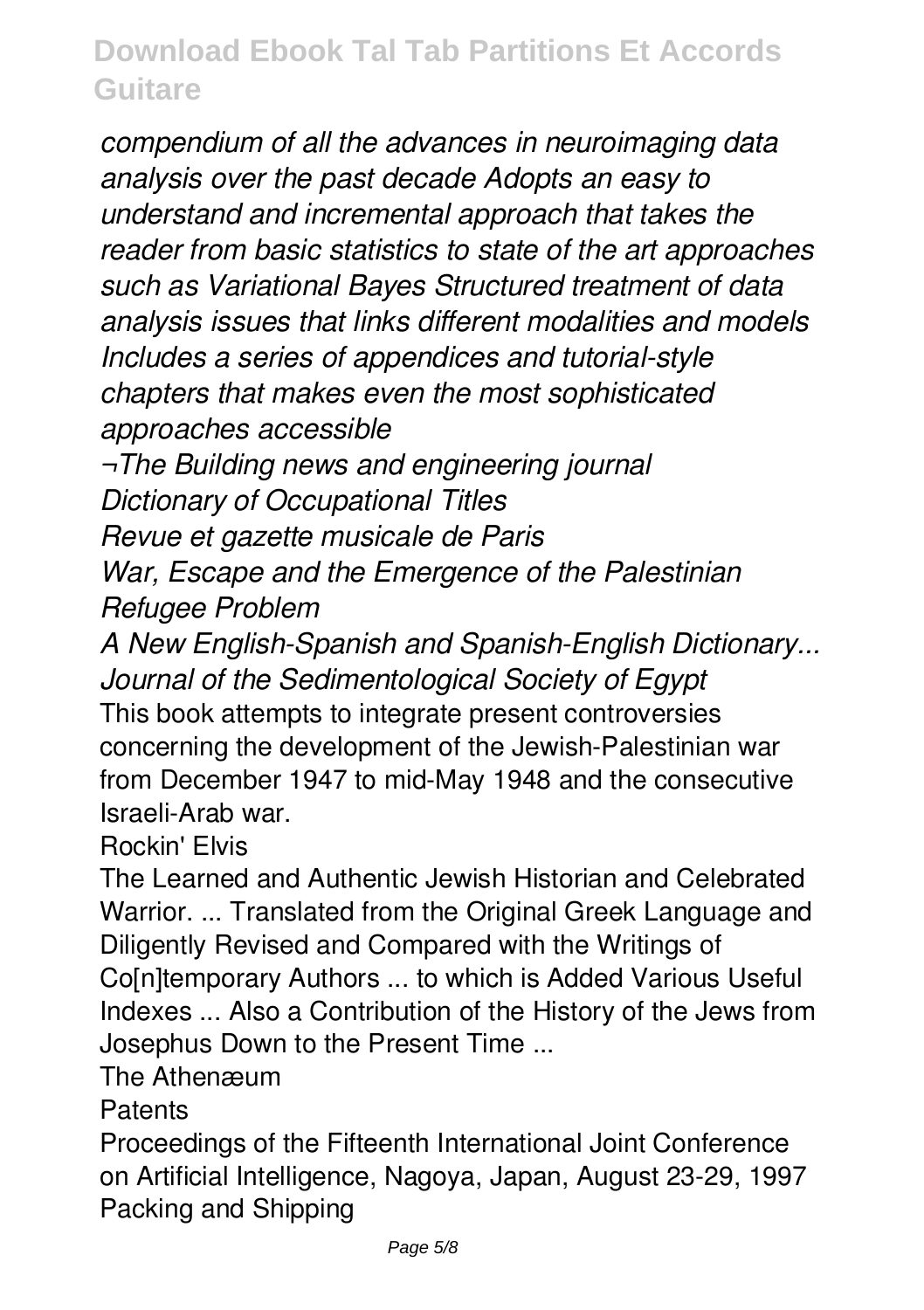*Presents a basic English-Spanish, Spanish-English dictionary that includes idiomatic expressions and usage examples. Easy Guitar Statistical Parametric Mapping: The Analysis of Functional Brain Images Government Reports Announcements & Index Issues of the American Council for Judaism Chambers' Edinburgh Journal With Supplement, Containing Over 12,500 New Words and Entries, and a Vocabulary of Synonymes of Words in General Use*

*Popular Science gives our readers the information and tools to improve their technology and their world. The core belief that Popular Science and our readers share: The future is going to be better, and science and technology are the driving forces that will help make it better.*

*Chambers's Journal*

*A Pronouncing Dictionary of the Spanish and English Languages*

*Sedimentology of Egypt*

*A Journal of Literature, Science, the Fine Arts, Music, and the Drama*

*IJCAI-97*

*Journal of Research of the National Bureau of Standards* Supplement to 3d ed. called Selected characteristics of occupations (physical demands, working conditions, training time) issued by Bureau of Employment Security. "The" Athenaeum Nuclear Science Abstracts

The Whole Genuine and Complete Works of Flavius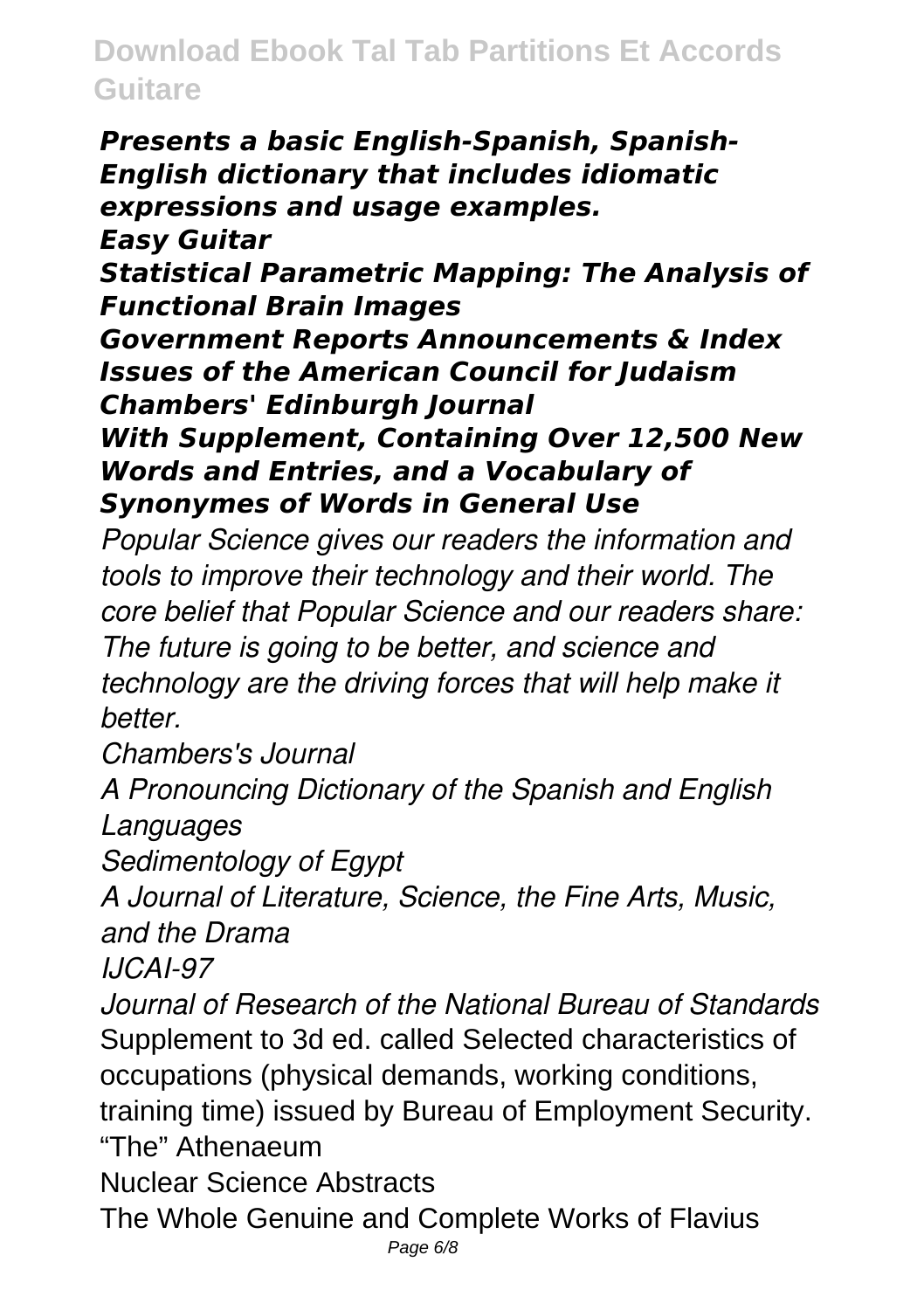#### Josephus

#### The genuine and complete works Foreign Commerce Weekly The Guardian Index

Official Gazette of the United States Patent and Trademark OfficePatentsOfficial Gazette of the United States Patent OfficeAgricultural IndexPacking and ShippingA pronouncing dictionary of the Spanish and English languages: composed from the Spanish dictionaries of the Spanish Academy ...Spanish-EnglishA Pronouncing Dictionary of the Spanish and English LanguagesComposed from the Spanish Dictionaries of the Spanish Academy, Terreros, and Salvá, Upon the Basis of Seoane's Edition of Neuman and Baretti, and from the English Dictionaries of Webster, Worcester and WalkerMilk Plant MonthlyEnergy Research AbstractsProceedings of the Society for Experimental Biology and Medicine Journal of Literature, Science, the Fine Arts, Music and the Drama Official Gazette of the United States Patent and Trademark Office Composed from the Spanish Dictionaries of the Spanish Academy, Terreros, and Salvá, Upon the Basis of Seoane's Edition of Neuman and Baretti, and from the English Dictionaries of Webster, Worcester and